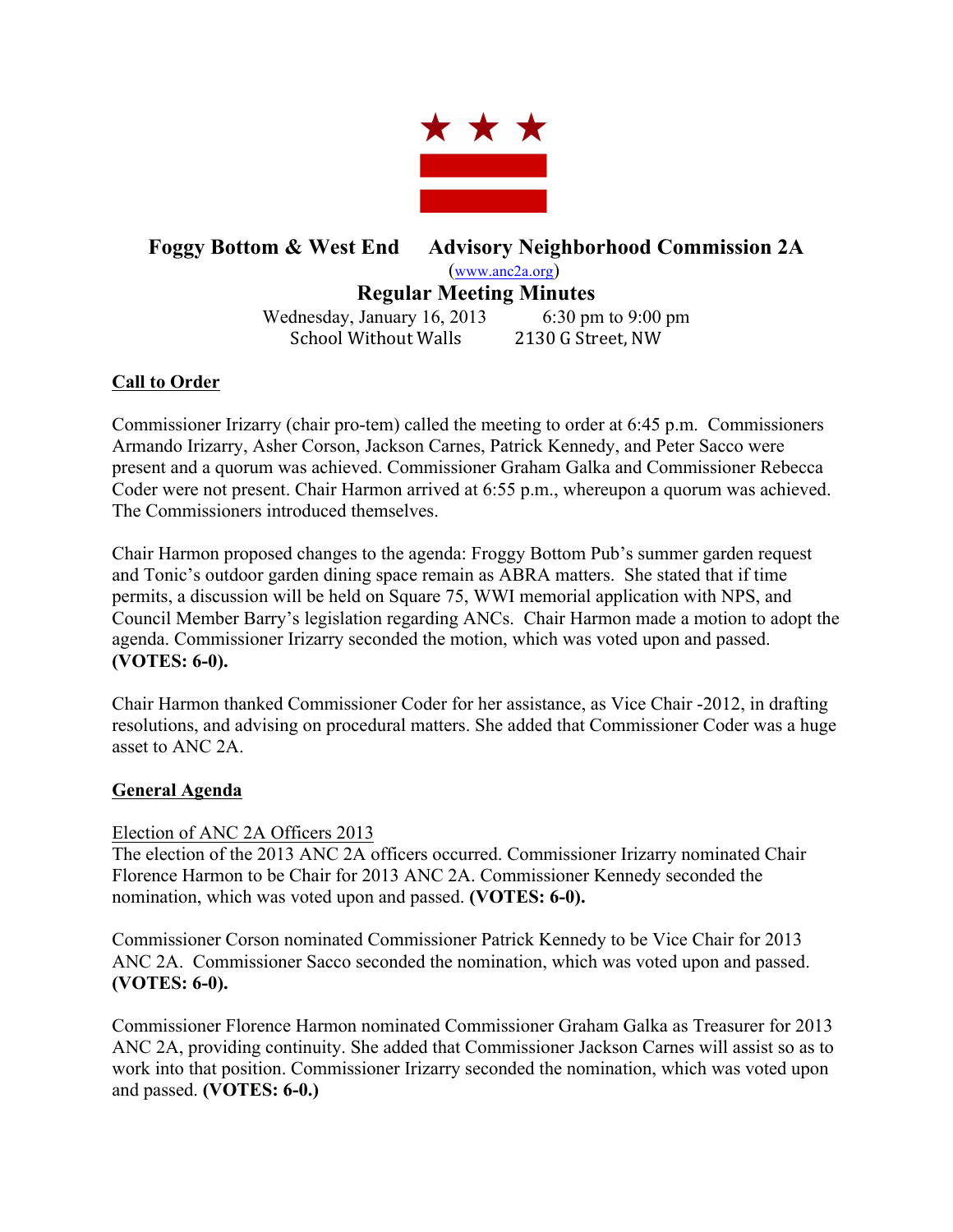Commissioner Patrick Kennedy nominated Commissioner Peter Sacco as Secretary for 2013 ANC 2A. Chair Harmon seconded the nomination, which was voted upon and passed**. (VOTES: 6-0).** 

Chair Harmon recognized the services of former Commissioner David Lehrman and expressed her appreciation for his services as a Commissioner from 2003-2013. She added that she will present a plaque to him when he recuperates.

## Public Comment

WestEnd25 will join Friends of Francis Field to host a fundraiser Saturday night at Lucent Lounge to sell art works, of which 10% of the proceeds would be donated to help keep Francis Field green.

The West End Friends Committee will host their fourth annual celebration for Duke Ellington on April 29, 2013 at the Duke Ellington Park, the triangular public space located at the intersection of New Hampshire Avenue, M Street and 21<sup>st</sup> Streets. Jazz legend Duke Ellington was born in the West End on April 29, 1899, at 2129 Ward Place, NW.

Commissioner Patrick Kennedy stated the Courtyard by Marriot is projected to open in February 2013.

## Nike Race, St Patrick's Race, Scope It Out, Race for Hope

Because representatives of the races listed were present, discussion of these races will be extended to next month: Nike Women's Marathon Half – April 28, 2013; St. Patrick's Day 8 K (benefit Back On My Feet) – March 10, 2013; Scope It Out 5 K (benefit Chris4Life Colon Cancer) – March 24, 2013 and Race for Hope 5K (benefit Accelerate Brain Cancer Cure) – May 5, 2013.

# Updates:

## New Hampshire Avenue DDOT project

A representative from DDOT presented an update regarding the New Hampshire Avenue project. Current information on the status of the project, including proposed two-week activity, is posted on www.newhampshirestreetscape.org. Mike Tucker, the contact person for this project, can be reached via email at mike@thecsmi.com. The entire project, lasting 18 months, is to be completed in March 2014.

## BikeShare

Chair Harmon stated DDOT has announced the addition of three Bikeshare stations in ANC 2A (listed below), which would be installed February/March 2013. The locations of these new stations are:  $20^{th}$  Street and Virginia Avenue, NW;  $23^{rd}$  Street and E Street, NW,  $21^{st}$  Street and Constitution Avenue, NW.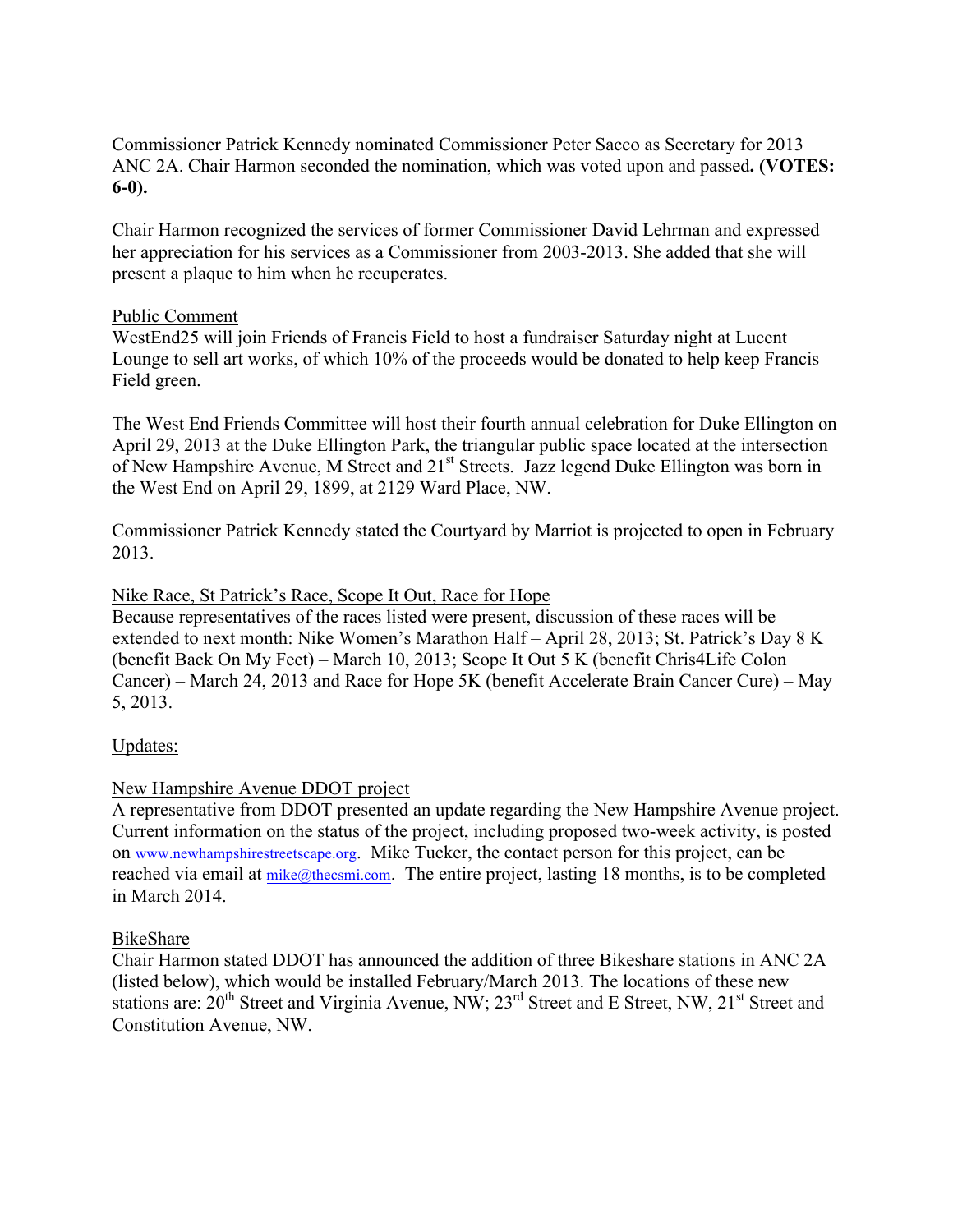Chair Harmon announced a book signing event, sponsored by the West End Library Friends, the Foggy Bottom Association, and the West End Cinema on Tuesday, January 29, 2013 at the West End Cinema.

## **Regulatory Agenda**

## Matters before ABRA:

## Froggy Bottom Pub Summer Garden approval

Chair Harmon stated that ANC 2A had approved Froggy Bottom Pub's ABRA request for a sidewalk café last month. However, it was later determined that this sidewalk café was on private property, so they now need an approval letter from ANC 2A for a summer garden on private property. Chair Harmon read the resolution stating no objection to a technical amendment regarding the Froggy Bottom Pub Summer Garden. Chair Harmon made a motion to approve the resolution. Commissioner Kennedy seconded the motion, which was voted upon and passed. **(VOTES: 6-0). (Attachment 1)**

## Watergate Hotel ABRA Application 091162 (Class "CH" 2650 Virginia Avenue, NW) The Watergate Hotel made a presentation for plans to open five summer gardens and a roof top entertainment area. These areas are not part of the original hotel design, nor did they exist in the hotel when it operated. Residents of the Watergate East, South, and West spoke in support and in opposition to the project. Neighbors want the hotel to reopen, but some expressed concerns that included the hours of operation, playing music in outside areas, noise, and traffic and parking issues. Tefft Smith, President of the Watergate South Board, expressed support for the hotel plans. A representative from the Watergate East Board indicated that they were in negotiations with the hotel to modify the application. Jerry Waldman, President of the Watergate West Board, informed that they had retained counsel to represent them in negotiations with the hotel.

Commissioner Irizarry introduced a resolution to protest the application, which was seconded by Commissioner Corson. The protest is based on concerns related to peace, order, and quiet of the neighborhood, impact on residential parking, and vehicular and pedestrian safety, and adverse effects on nearby residential real property values. The resolution passed 6-0. **(VOTES: 6-0). (Attachment 2)**

Commissioner Corson made a motion that the ANC Chair be required to withdraw the protest if the Watergate Hotel and Watergate residents reach a settlement with the Watergate Hotel over its ABRA application. Commissioner Kennedy seconded the motion, which was voted upon and passed. (**VOTES: 6-0)** 

## Matters before DDOT Public Space Committee

# Tonic outdoor garden dining space on  $21<sup>st</sup>$  Street

Tonic proposed an awning over their sidewalk café on  $21<sup>st</sup>$  Street, with the dripline extending beyond the brick patio café. Tonic is also proposing a summer outdoor dining space in the rear of their building on private property. The summer garden will not face any residential buildings.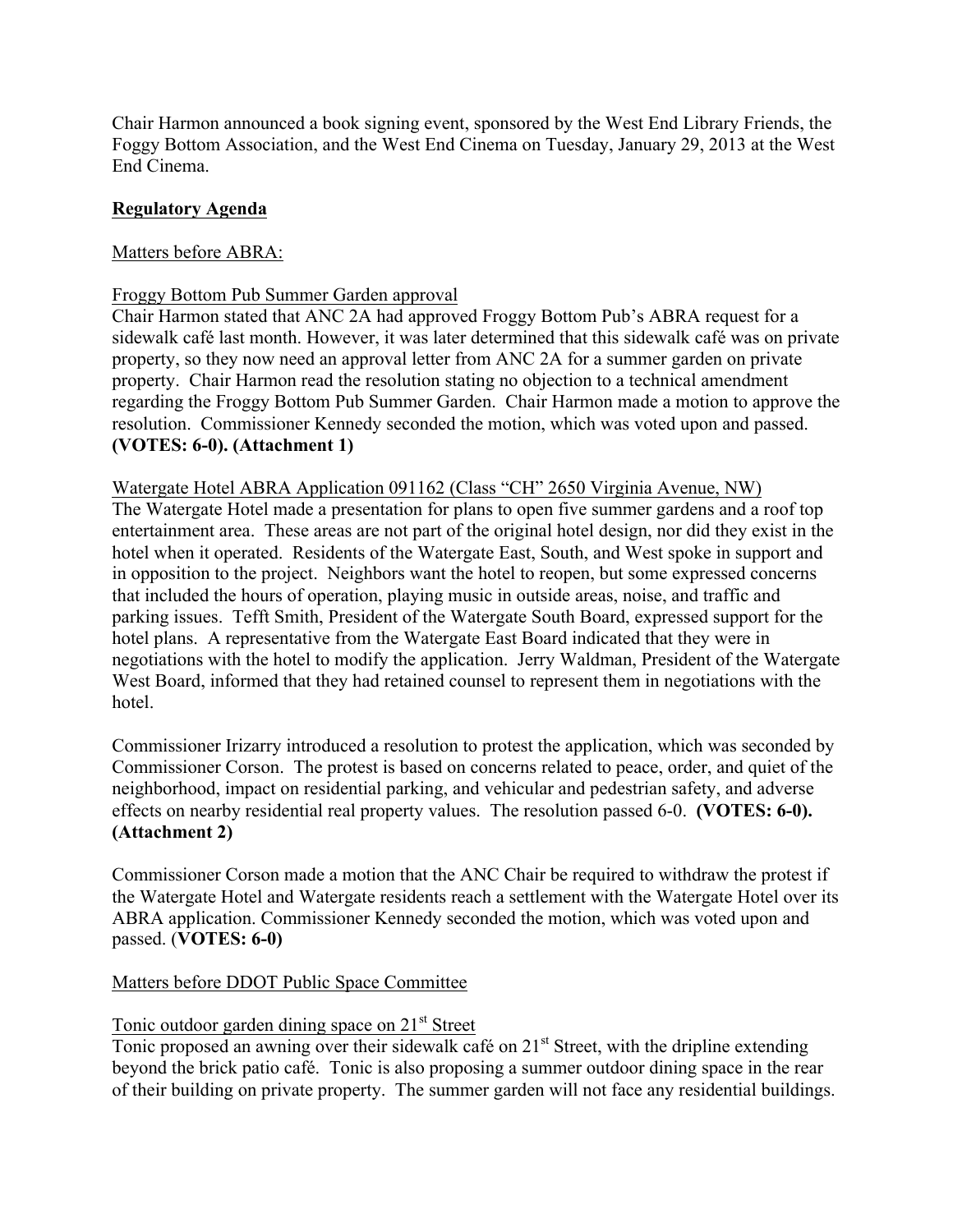The hours of operation for the summer garden are the same as the current sidewalk café, which is two hours short of the full hours provided inside Tonic (midnight on the weekdays and 1:00 am on the weekends).

Representatives of Tonic provided information in response to concerns from the community and the commissioners. The brick will be porous, enabling grass to grow. There will be a green wall, consisting of a wall of growing plants/vines, in the rear patio. Entrance to the rear outdoor dining space will be from the front entrance  $(G \text{ and } 20^{\text{th}} \text{ Street})$ . A service door will be built to access the patio from inside Tonic. Trucks for loading and unloading are not be allowed in the alley. Outdoor music will not be provided in the patio spaces. The proposed summer garden and current sidewalk café are on the same level and ADA accessible. Tonic has not received any noise complaints in the last five years.

Commissioner Corson expressed his appreciation to Tonic for their outreach to the neighborhood. He also likes their open design, which livens the street.

Chair Harmon made a motion to support Tonic's summer garden application. Commissioner Irizarry seconded the motion, which was voted upon and passed. **(VOTES: 6-0) (Attachment 3)**

Chair Harmon made a motion to support or not object to Tonic's public space application for an awning over their sidewalk café, which is in public space and has seating. Commissioner Irizarry seconded the motion, which was voted upon and passed. **(VOTES: 6-0) (Attachment 4)**

## Hillel

Chair Harmon stated that this item will be postponed to a later meeting.

## EastBanc West End Library/Fire Station Development (Square 50 for West End Fire Station) (Square 37 for West End Library and West End Police Station)

EastBanc Development will present their case before DDOT Public Space Committee in February 2013. They responded to concerns from the community and commissioners. Square 37 will provide laybys along 23rd Street, opposite the Ritz Carlton; however, DDOT expressed concern with them. Eight squash courts are being built above the fire station because others in the vicinity are over-subscribed. The squash courts will be available for schools and competitions, as well as for individuals on a pay-by-hour basis. The proposed fire station will not have space for retail. A bakery is planned for the café space which will occupy 2500 square feet at the corner of L and  $24<sup>th</sup>$  Streets.

The West End Library will not be relocated to the former Thai Restaurant on M Street, NW as originally planned. They are currently looking for a new location. The lawsuit brought by the DC Library Renaissance Group has not been resolved by the Court of Appeals. A hearing date has been set for February 14<sup>th</sup>. If this case is favorably decided, demolition is planned for late June/early July.

Chair Harmon made a motion to support EastBanc's public space applications. Commissioner Kennedy seconded the motion, which was voted upon and passed. **(VOTES: 6-0). (Attachment 5)**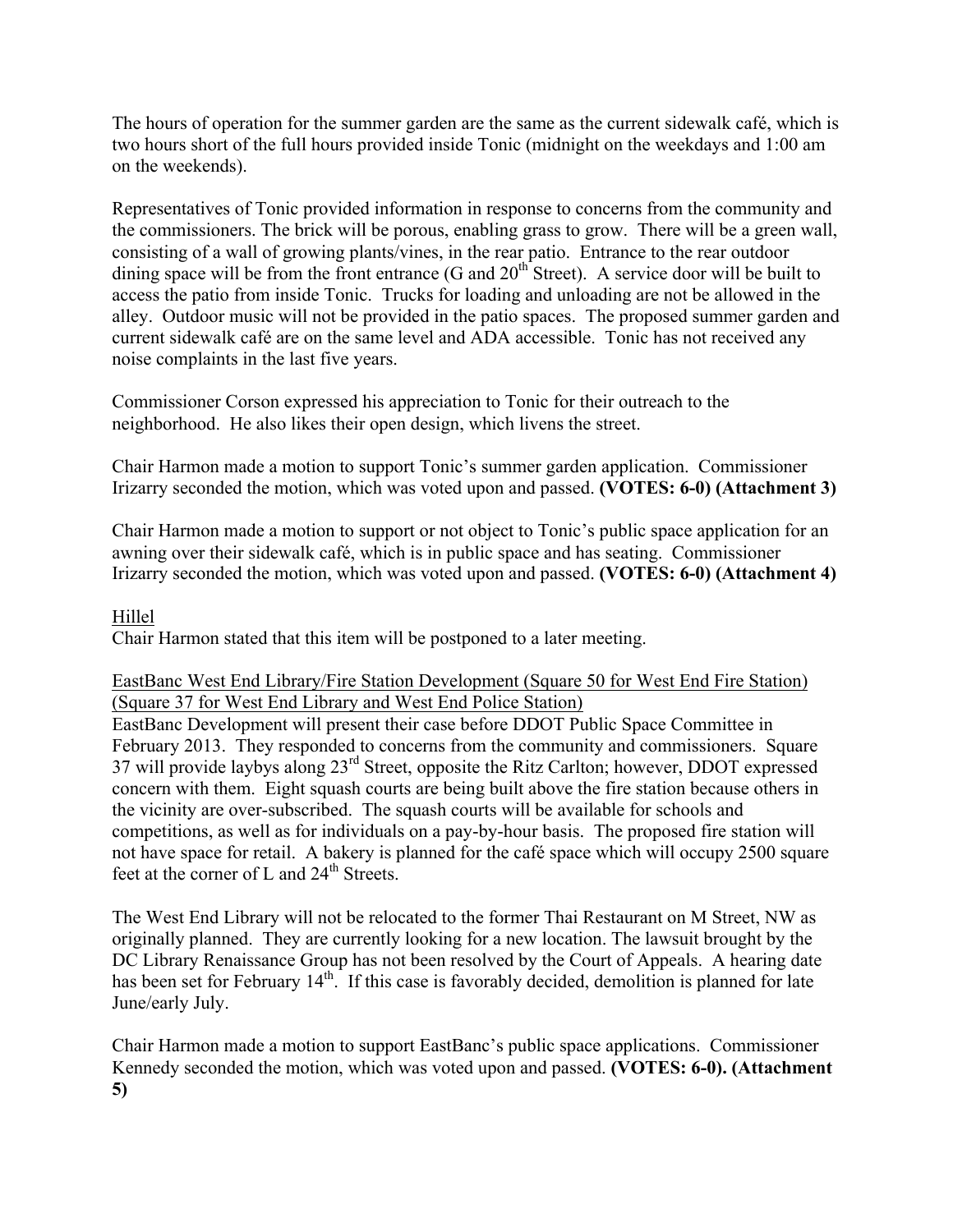## Safety Report

Lt. Craig presented the safety report. He stated that there were no crime patterns or violent crimes last month in ANC 2A. There were incidents (robberies and sexual assault) in Dupont Circle and 14<sup>th</sup> Street area. Lt. Craig provided his contact information: 202-715-7344 (desk phone) and donald.craig@dc.gov. He encouraged community members to contact him directly with information and reports rather than the Chief, who would, in turn, forward such requests to him.

Commissioner Corson reported that he heard sounds and lights from windows coming from 2507 I Street, NW, an empty building. He asked for police to patrol the area.

## DC State Health Planning and Development Agency:

## Eric C. Marshall Outpatient Clinics, Certificate of Need Application

Karen Lovitch, Dr. Eric C. Marshall (a family practitioner since 2001 with offices in Providence Hospital) and Nurse Practitioner Natasha Moore presented information regarding their application for a certificate of need to establish an outpatient retail medical service clinic ("M Street Clinic") at 2240 M Street, NW. This would be the first retail health clinic in Ward 2 and in the downtown area.

Currently, Dr. Marshall has four other clinics in Washington DC (Ward 3 and Ward 5), where some 60 patients were treated this past Tuesday. These clinics provide access to community members when medical offices are oversubscribed. A nurse practitioner and family practitioner provide these medical and health services, dealing with common colds, physicals and walk-ins and answering medical questions from the community. Most insurance coverage is accepted.

Commissioner Corson congratulated them on their business model and stated that this fills a gap in the health care system.

Chair Harmon made a motion to support the Certificate of Need Application for Eric C. Marshall Outpatient "M Street Clinic" at 2240 M Street NW. Commissioner Carnes seconded the motion, which was voted upon and passed. **(VOTES: 6-0) (Attachment 6)**

## Square 75 Hearing on Monday

Chair Harmon made a motion requesting the authority to file pleadings with the DC Zoning Commission at the Zoning Commission hearing to be held Monday that requests expansion of amenities and retail in Square 75. Commissioner Irizarry seconded the motion, which was voted upon and passed. Commissioner Kennedy abstained. **(VOTES: 5-0-1).**

## Zoning Regulation Review

Chair Harmon stated this item will be postponed to a future meeting when ANC 2A will invite the DC Office of Planning to present and review their proposed changes of the zoning regulations to the ANC 2A community.

## **Administration:**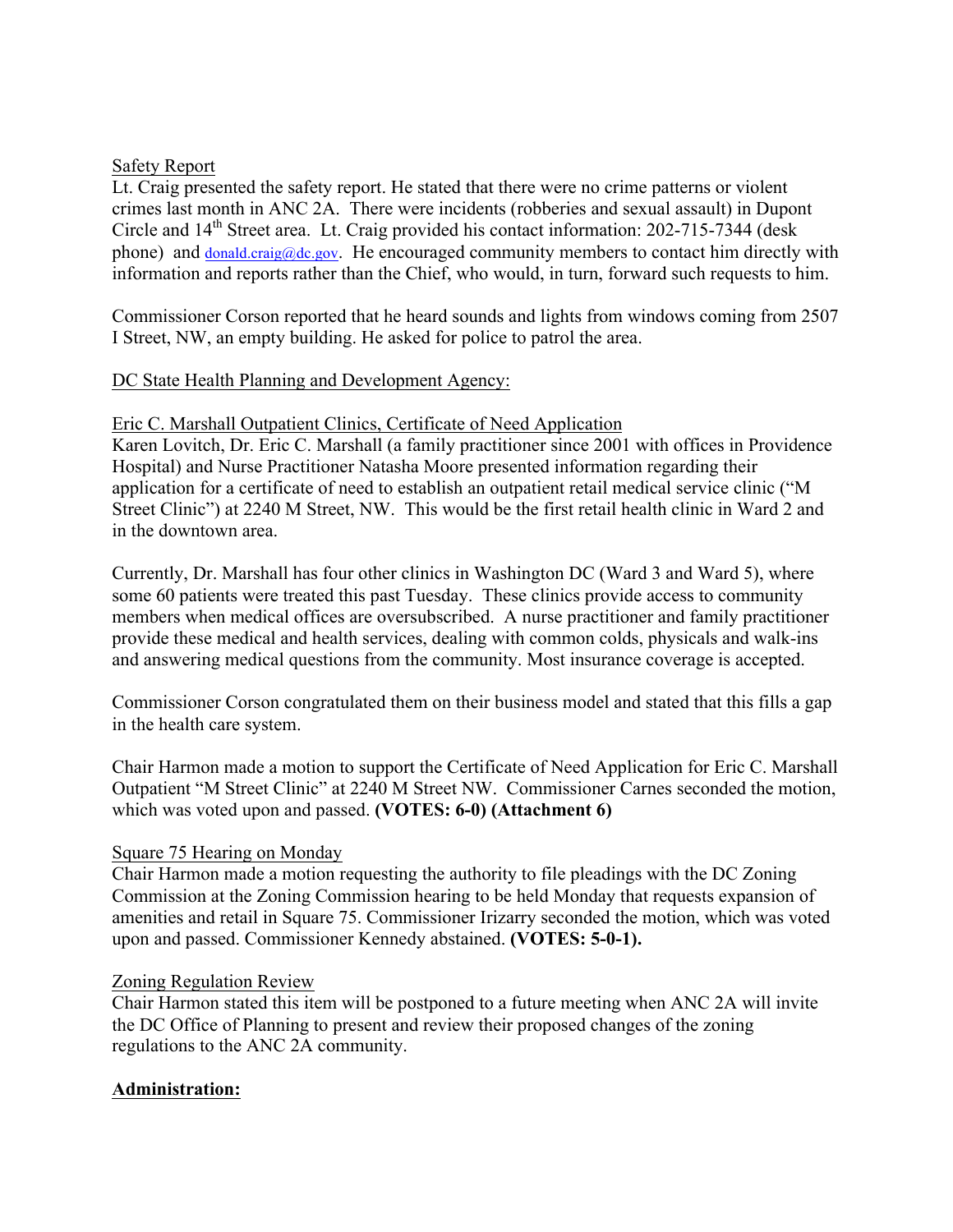Resolution regarding ANC 2A participation in 2012 ANC 2A Security Fund Chair Harmon made a motion to participate in the ANC 2A 2012 Security Fund, allocating \$25 towards it. Commissioner Kennedy seconded the motion, which was voted upon and passed. **(VOTES: 6-0)** 

## Resolution regarding ANC 2A checking account signatories

Chair Harmon made a motion to add the new officers (Secretary Peter Sacco) to the checking account signatories. Commissioner Kennedy seconded the motion, which was voted upon and passed. **(VOTES: 6-0).** 

## Adoption of Minutes:

October 17, 2012 Regular Meeting; November 1, 2012 Special Meeting; November 14, 2012 Regular Meeting; December 19, 2012 Regular Meeting Chair Harmon made a motion to approve the minutes of October 17, 2012 Regular Meeting, November 1, 2012 Special Meeting, November 14, 2012 Regular Meeting and December 19, 2012 Regular Meeting. Commissioner Corson seconded the motion, which was voted upon. Commissioners Kennedy, Carnes and Sacco abstained, since they were not commissioners for these minutes. The motion passed. (**VOTES: 3-0-3)** (Abstention does not count against a quorum or passage of motion.)

Adoption of  $1<sup>st</sup>$  Quarterly Report 2013 (October – December 2012) Chair Harmon stated that the  $1<sup>st</sup>$  quarterly report 2013 (October - December 2012) will be presented next month.

# Financial Contractor

Chair Harmon made a motion to authorize the use of funds (approximately \$250-350/month) to employ a financial administrator for ANC 2A as an independent contractor to complete quarterly reports, draft checks, and make tax and other financial filings. Commissioner Kennedy seconded the motion, which was voted upon and passed. **(VOTES: 6-0).** 

## Nameplates

Chair Harmon made a motion to authorize the use of funds (a maximum of \$200) for the purchase of nameplates for the eight commissioners. Commissioner Sacco seconded the motion, which was voted upon and passed. **(VOTES: 6-0)**

## Mailbox

Chair Harmon made a motion to authorize the use of funds for a U.S. Postal Service mailbox for ANC 2A, in anticipation of the closing of the West End Library this summer, where the ANC 2A mail is currently mailed. An option discussed was the UPS store located in the 2000 Pennsylvania Avenue mall, which offers mailboxes for \$35/month, with a 3-month minimum and \$10/key. A contract has to be signed with them and prepayment is required. Commissioner Kennedy seconded the motion, which was voted upon and passed. **(VOTES: 6-0)**

Business Cards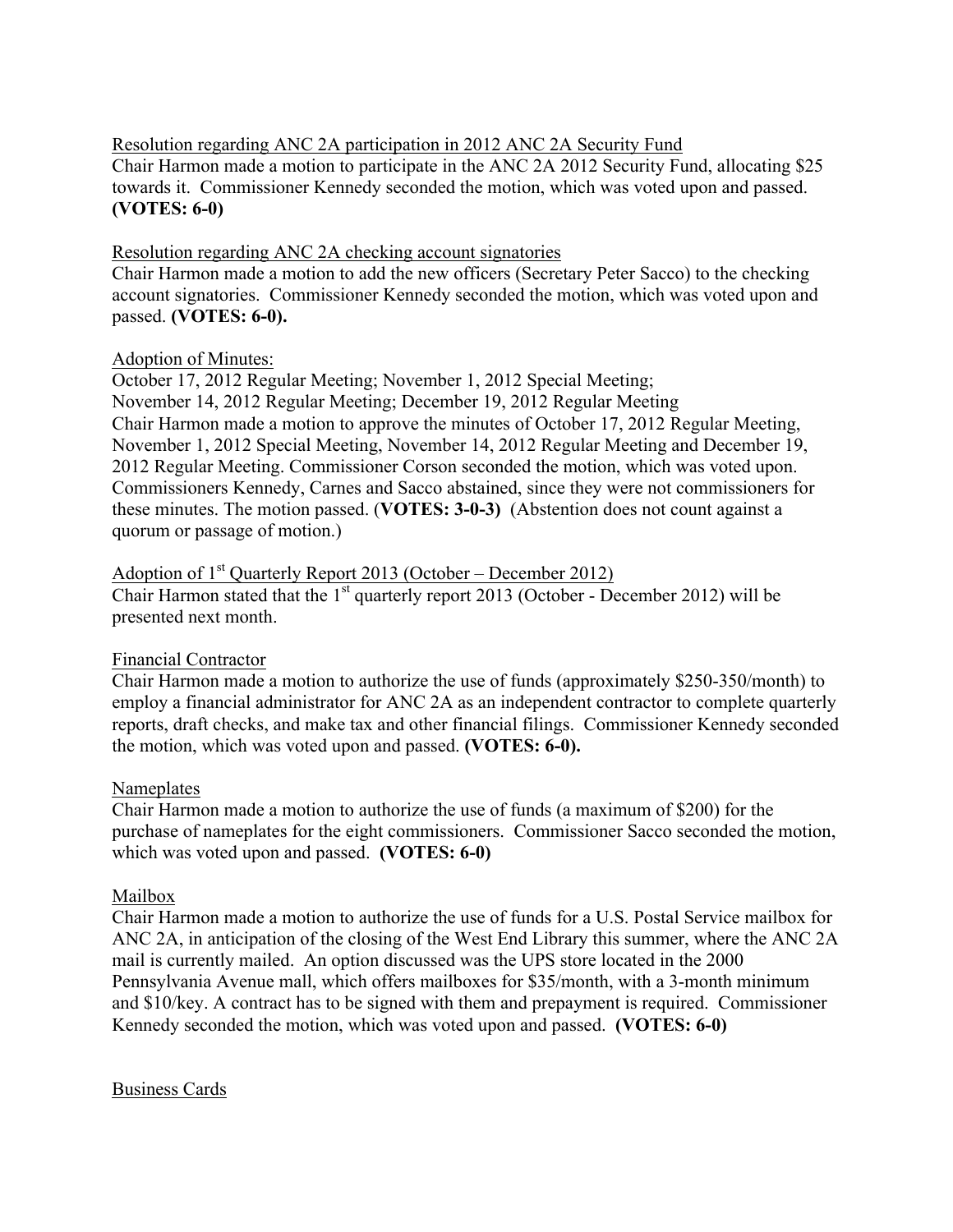Chair Harmon made a motion to authorize the use of funds for business cards for the commissioners, who would be reimbursed for these expenses with receipts, not to exceed \$30 per commissioner. Commissioner Kennedy seconded the motion, which was voted upon and passed. **(VOTES: 6-0).**

## 2013 Schedule of ANC 2A Meetings

Commissioner Kennedy requested that meetings be at least 2.5 hours in duration. Chair Harmon made a motion to approve the proposed 2013 Schedule of ANC 2A Meetings. Commissioner Carnes seconded the motion, which was voted upon and passed. **(VOTES: 6-0).** 

Having no further items, Chair Harmon adjourned the meeting at 9:10 p.m.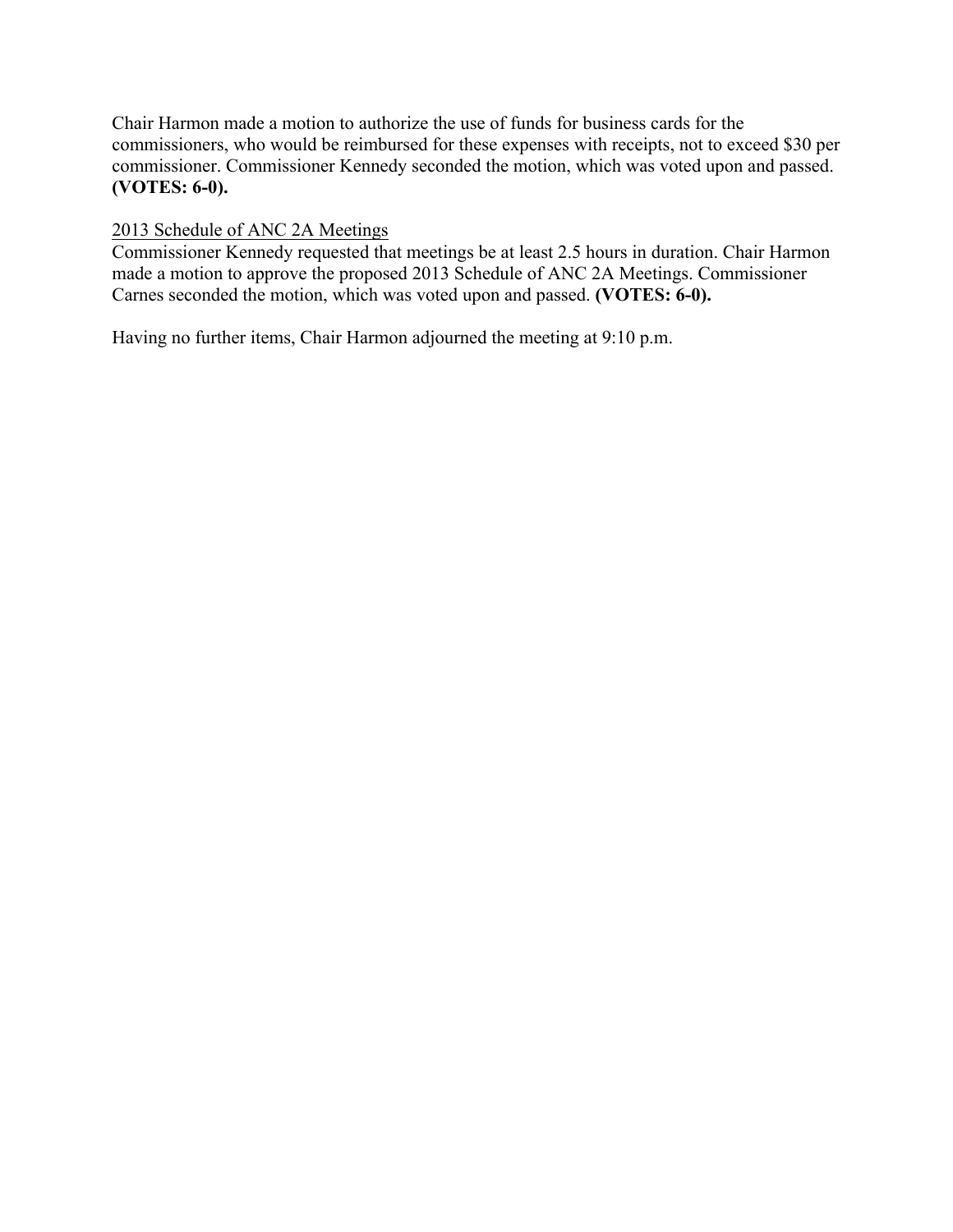## **Attachment 1 - Froggy Bottom Pub Summer Garden approval**

Government of the District of Columbia Foggy Bottom and West End Advisory Neighborhood Commission 2A \* \* \*

 $\overline{\phantom{a}}$  , and the contract of the contract of the contract of the contract of the contract of the contract of the contract of the contract of the contract of the contract of the contract of the contract of the contrac

c/o West End Library 1101 24th St., N.W. Washington DC 20037

January 16, 2013 Ruthanne Miller, Chairperson District of Columbia Alcoholic Beverage Control Board 2000 14th Street, NW, Suite 400S Washington, D.C. 20009

Re: Froggy Bottom Inc. t/a Froggy Bottom Pub; 2021 K Street, NW Retailer's Class CR- License No. 090412

Dear Chairman Miller and Members of the Board:

On January 16, 2013, with six of the eight commissioners in attendance, a quorum at a duly called public meeting, the Foggy Bottom and West End Advisory Neighborhood Commission ("Commission" or "ANC 2A") voted unanimously to support the Applicant's amendment to its application to clarify that the outside seating is not a sidewalk café on public space, but a summer garden on private property. The initial application sought approval for outside seating in a sidewalk café area; however, it has been determined that the outside seating is actually not on public space, but on private property, and is therefore not "sidewalk café seating" but "summer garden seating." ANC 2A has no objection to this technical amendment to this application.

This application previously came before our Commission on October 17, 2013, and had overwhelming support.

Thank you for your attention to this matter.

Sincerely,

Florence E. Harmon Chair

cc: Andrew Kline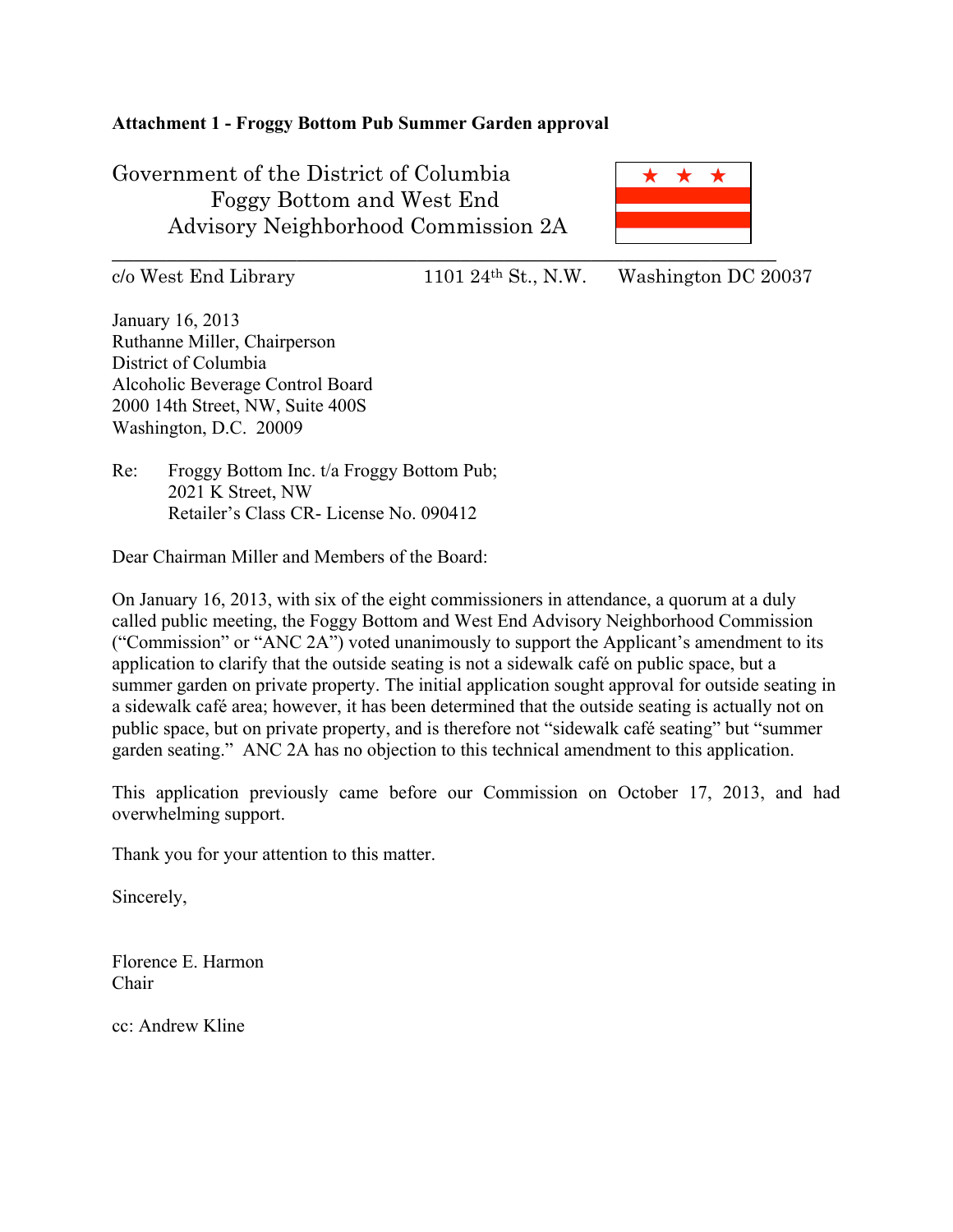#### **Attachment 2 - Watergate Hotel ABRA Application 091162 (Class "CH" 2650 Virginia Avenue, NW)**

**Foggy Bottom and West End Advisory Neighborhood Commission (ANC -2A) c/o West End Branch Library 725 24th Street, NW Washington, DC 20037**

**(202) 386-6207**

January 30, 2013 Ruthanne Miller, Chairperson Alcoholic Beverage Control Board  $2000$   $14^{\text{th}}$  Street, NW 400 South Washington, DC 20009

RE: ABC Application of Watergate Hotel Lessee, LLC New Retailer's Class CH License No. ABRA-091162

Dear Chairperson Miller and Members of the ABC Board:

At its regularly scheduled meeting on Wednesday, January 16, 2013, the Foggy Bottom and West End Advisory Neighborhood Commission ("Commission" or "ANC 2A") considered the ABC Application of Watergate Hotel Lessee, LLC for 2650 Virginia Avenue NW. With six of the eight commissioners in attendance, a quorum at a duly called public meeting, the following motion was unanimously approved:

ANC 2A protests the issuance of ABC Application of Watergate Hotel Lessee, LLC, New Retailer's Class CH License No. ABRA-091162.

After a presentation by the applicant, the Commission heard questions and testimony by residents. This new license application is for the hotel located at the Watergate complex. The hotel is currently closed. It is in close proximity to the three residential cooperatives that form the Watergate complex. The new license application requests "five (5) summer gardens to include a rooftop and entertainment endorsement with dancing and cover charge for inside hotel and outside summer garden and rooftop." During the years that the hotel operated it did not have summer gardens or roof top entertainment area. The proposed hours of operation, background music, live entertainment, the lack of summer garden or rooftop in the hotel's original plans, and its proximity to residential housing of Watergate Hotel were noted. The Commission voted to protest the application of Watergate Hotel Lessee based on concerns related to peace, order, and quiet of the neighborhood, impact on residential parking, and vehicular and pedestrian safety, and adverse effects on nearby residential real property values.

ON BEHALF OF THE COMMISSION:

Sincerely,

Florence Harmon Chairperson cc: Applicant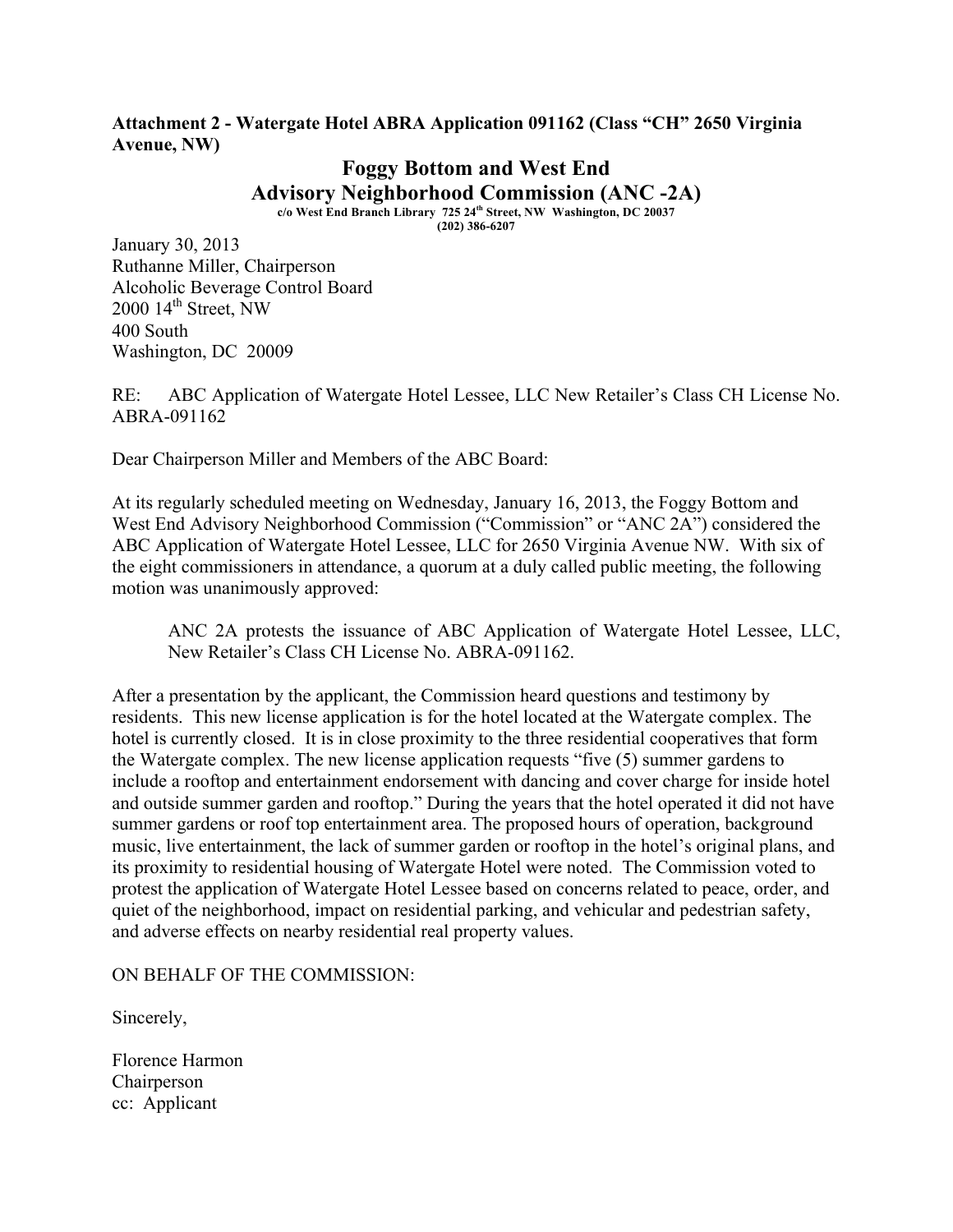#### **Attachment 3 - Tonic outdoor garden dining space on 21st Street**

Government of the District of Columbia Foggy Bottom and West End Advisory Neighborhood Commission 2A



 $\frac{\text{c}}{\text{o}}$  West End Library 1101 24<sup>th</sup> St., N.W. Washington DC 20037

January 30, 2013 Ruthanne Miller, Chairperson District of Columbia Alcoholic Beverage Control Board 2000 14th Street, NW, Suite 400S Washington, D.C. 20009

Re: ANC 2A Resolution Supporting Proposed Tonic Garden Patio Tonic at Quigley's, LLC t/a Tonic Tonic Restaurant at Quigley's Pharmacy 2036 G Street, NW Retailer's Class CR- License No. ABRA – 075297

Dear Chairman Miller and Members of the Board:

At its regularly scheduled meeting on Wednesday, January 16, 2013, the Foggy Bottom and West End Advisory Neighborhood Commission ("Commission" or "ANC 2A") considered the ABC Application of Tonic Restaurant at Quigley's Pharmacy at 2036 G Street, NW. With six of the eight commissioners in attendance, a quorum at a duly called public meeting, the following motion was unanimously approved:

WHEREAS the owners of Tonic at Quigley's Pharmacy, located at 2036 G Street NW, has presented plans to ANC 2A to create a new garden patio on the east side of their building; and,

WHEREAS ANC 2A is aware that the owners of Tonic have operated their restaurant in a responsible manner since they opened the restaurant in 2006; and,

WHEREAS Tonic has an existing sidewalk café on the west side of their building for which there have been no noise complaints during the five years that it has been opened, even though it faces an apartment building directly across the street; and,

WHEREAS ANC 2A believes that the addition of the proposed garden patio will enhance the atmosphere of the Foggy Bottom neighborhood;

THEREFORE, BE IT RESOLVED that ANC 2A unanimously supports Tonic's application for a substantial change to its liquor license to allow for the operation of the garden patio and the service of alcoholic beverages therein.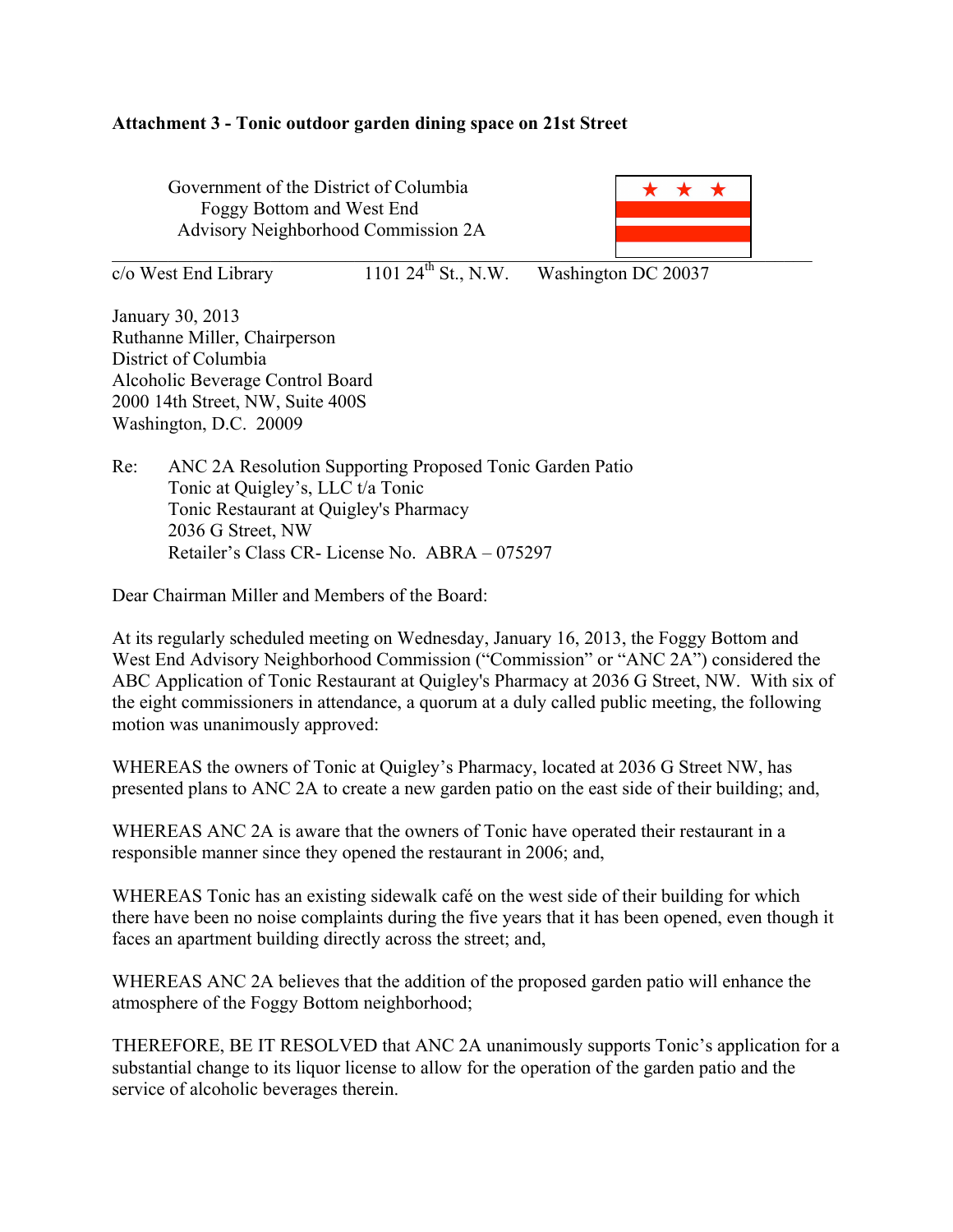# ON BEHALF OF THE COMMISSION:

Sincerely,

Florence E. Harmon Chair

cc: Councilmember Jack Evans, Ward 2 Fred Moosally, Director, Alcohol Beverage Regulatory Administration Jeremy Pollok, Tonic Restaurant Group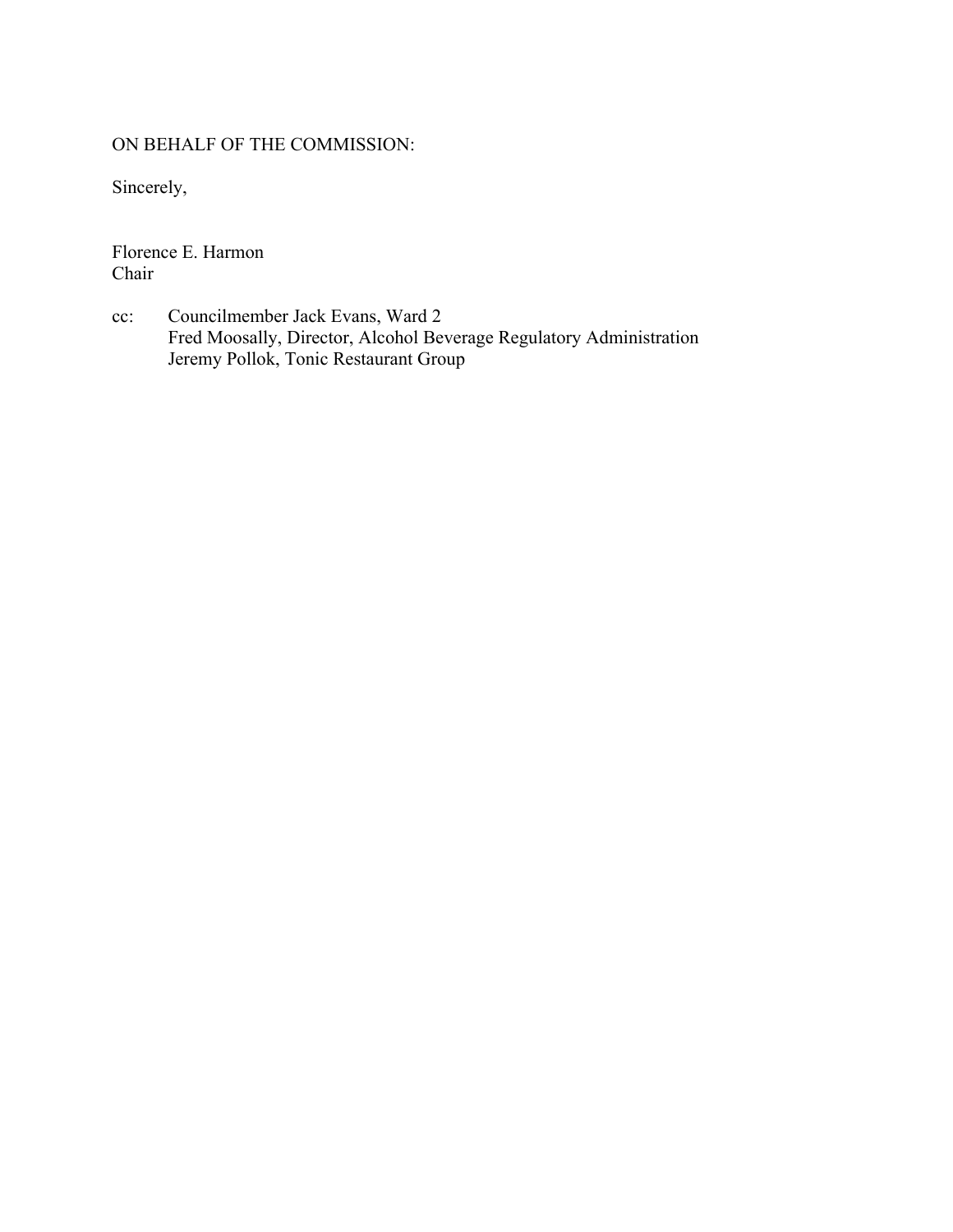## **Attachment 4 - Tonic's public space application for an awning over their sidewalk café**

Government of the District of Columbia Foggy Bottom and West End Advisory Neighborhood Commission 2A



| c/o West End Library | 1101 $24^{th}$ St., N.W. | Washington DC 20037 |
|----------------------|--------------------------|---------------------|
|                      |                          |                     |

April 27, 2013

Via Email

Mr. Matthew Marcou Public Space Committee, Chair District of Columbia Department of Transportation 55 M Street, SE, Suite 400 Washington, DC 20003

Ms. Gretchen Pfaehler, AIA , HPRB Chair Chairman, Historic Preservation Review Board 1100 4th Street, SW Suite E650 Washington, DC 20024

Re: Public Space Application for Tonic Garden Patio - DDOT Tracking Number 81188 HPRB Endorsement of Proposed Exterior Modifications Tonic at Quigley's, LLC 2036 G Street, NW

Dear Chairperson Marcou and Chairman Pfaehler:

At its regularly scheduled meeting on Wednesday, January 16, 2013, with a quorum present, the Foggy Bottom and West End Advisory Neighborhood Commission ("Commission" or "ANC 2A") voted unanimously (6-0) to support the following resolution pertaining to Tonic Restaurant at Quigley's Pharmacy at 2036 G Street, NW:

WHEREAS the owners of Tonic at Quigley's Pharmacy, located at 2036 G Street NW, has presented plans to ANC 2A to install an awning covering a portion of their existing sidewalk café on the west side of their building; and,

WHEREAS ANC 2A is aware that the owners of Tonic have operated their restaurant in a responsible manner since they opened the restaurant in 2006; and,

WHEREAS there have been no noise complaints during the five years that the sidewalk café has been opened, even though it faces an apartment building directly across the street; and,

WHEREAS other restaurants in the neighborhood have awnings similar to the one proposed by Tonic; and,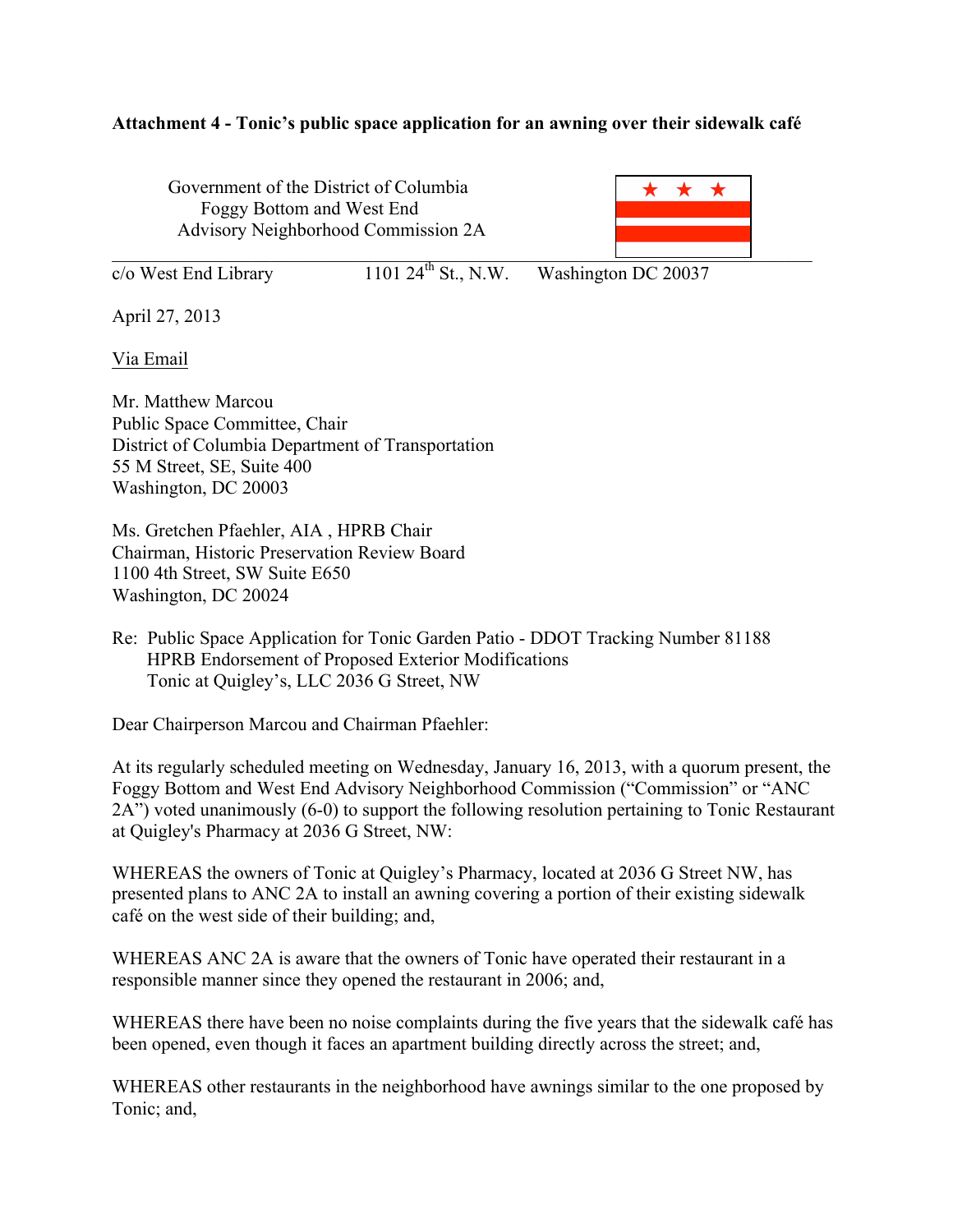WHEREAS ANC 2A believes that the addition of the proposed awning will enhance the atmosphere of the Foggy Bottom neighborhood;

THEREFORE, BE IT RESOLVED that ANC 2A unanimously supports Tonic's proposed awning covering its existing sidewalk café and also supports requesting the DC Office of Public Space and to the DC Office of Historic Preservation to approve Tonic's application to install the awning.

To date, ANC 2A has not received this public space application from DDOT; therefore, we are providing this letter of support in lieu of the standard DDOT form.

ON BEHALF OF THE COMMISSION:

Sincerely,

Florence Harmon, Chair

 $\mathcal{L}_\text{max}$  , where  $\mathcal{L}_\text{max}$  , we have the set of the set of the set of the set of the set of the set of the set of the set of the set of the set of the set of the set of the set of the set of the set of the set of

cc: Councilmember Jack Evans, Ward 2 Jeremy Pollok, Tonic Restaurant Group ANC 2A Commissioners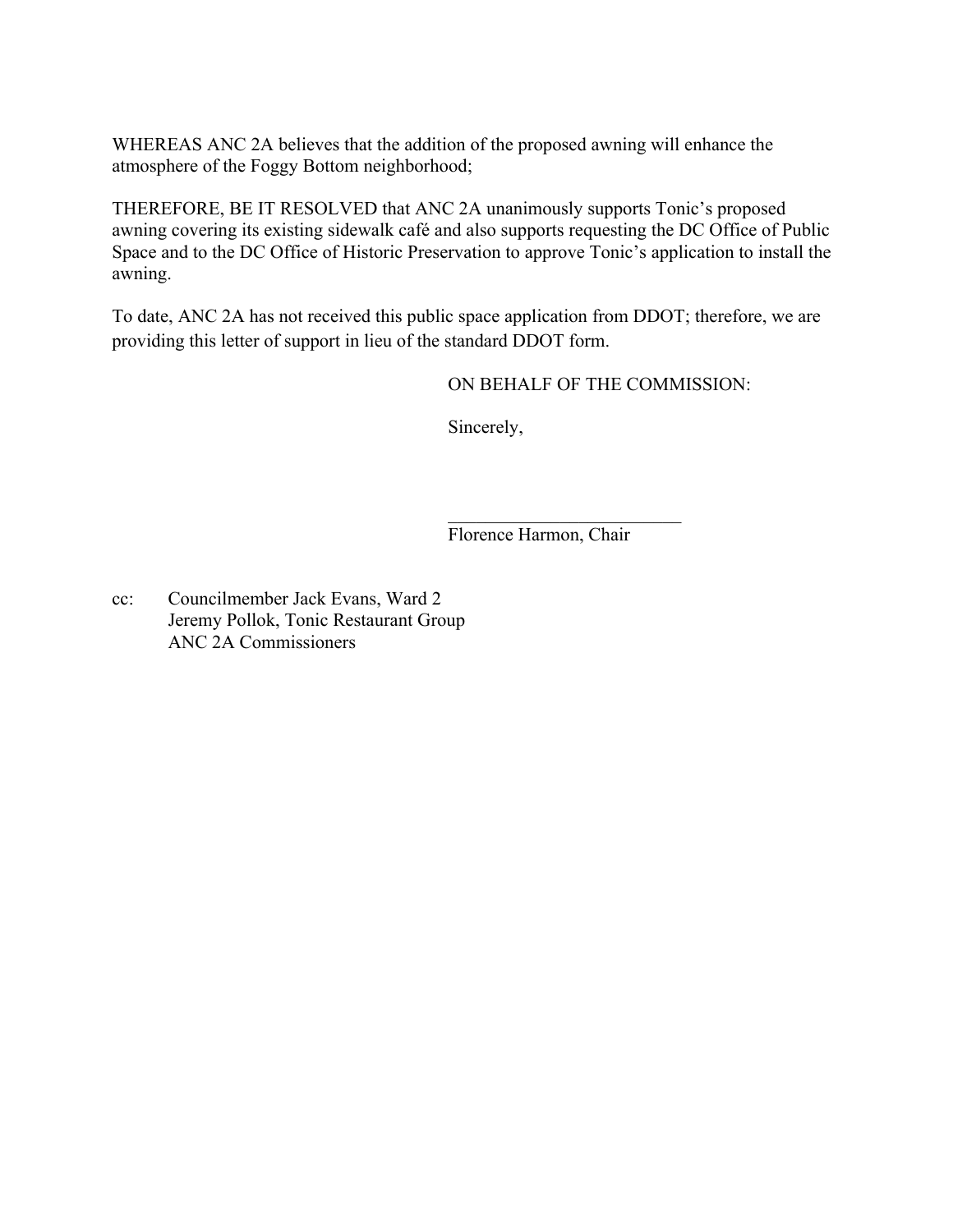**Attachment 5 - EastBanc West End Library/Fire Station Development Public Space Application (Square 50 for West End Fire Station) (Square 37 for West End Library and West End Police Station)**

Government of the District of Columbia Foggy Bottom and West End Advisory Neighborhood Commission 2A



 $c/\sigma$  West End Library 1101 24<sup>th</sup> St., N.W. Washington DC 20037

January 30, 2013

Katrina Harrison Coordinator, DDOT Public Space Committee District Department of Transportation 1100  $4^{\text{th}}$  Street S.W. /  $2^{\text{nd}}$  Floor Washington, DC 20024

> Re: DDOT public space application for 2225 M Street NW DDOT Tracking # 77982

Dear Ms. Harrison:

At its regularly scheduled meeting on Wednesday, January 16, 2013, the Foggy Bottom & West End Advisory Neighborhood Commission 2A (ANC 2A) voted unanimously, a quorum of six of the eight commissioners being present, to support this application. I have attached the DDOT ANC form, completed to indicate this position.

ON BEHALF OF THE COMMISSION:

Sincerely,

Florence Harmon Chair

Enclosure cc: ANC 2A Commissioners Ben Sonnet